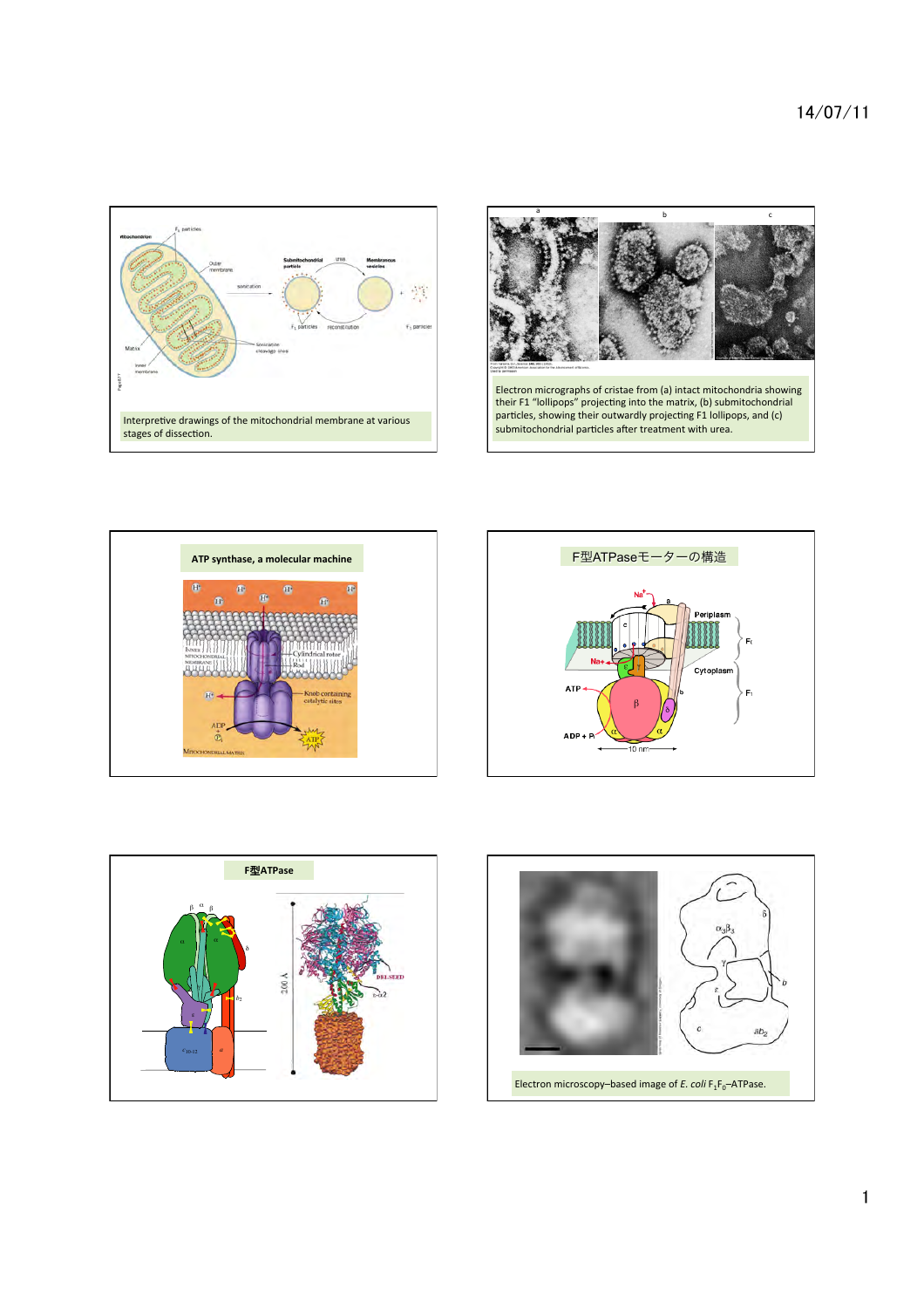









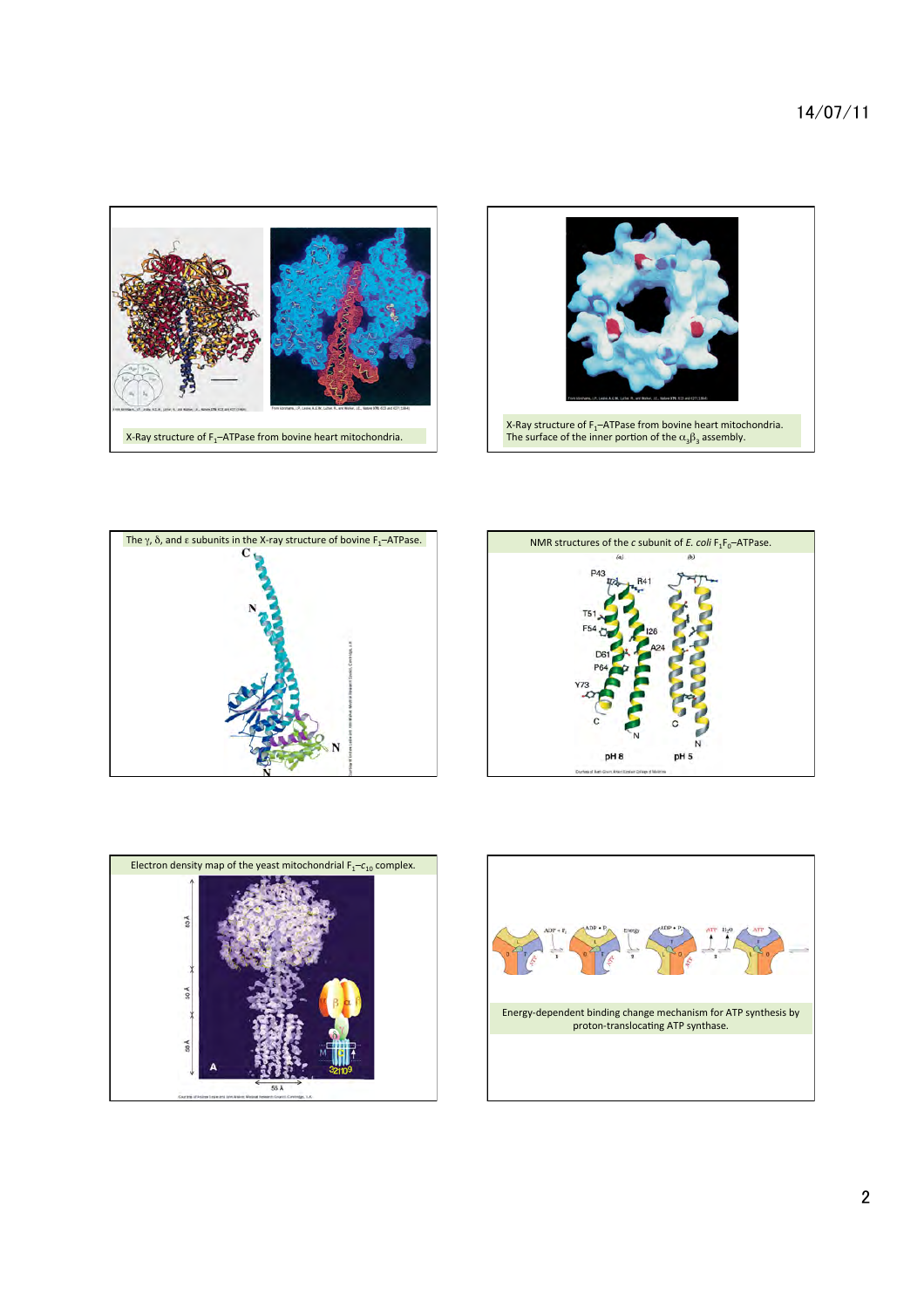





|  | Courtesy of Masamitsu Futai, Osaka University, Osaka, Japan |  |  |  |  |
|--|-------------------------------------------------------------|--|--|--|--|



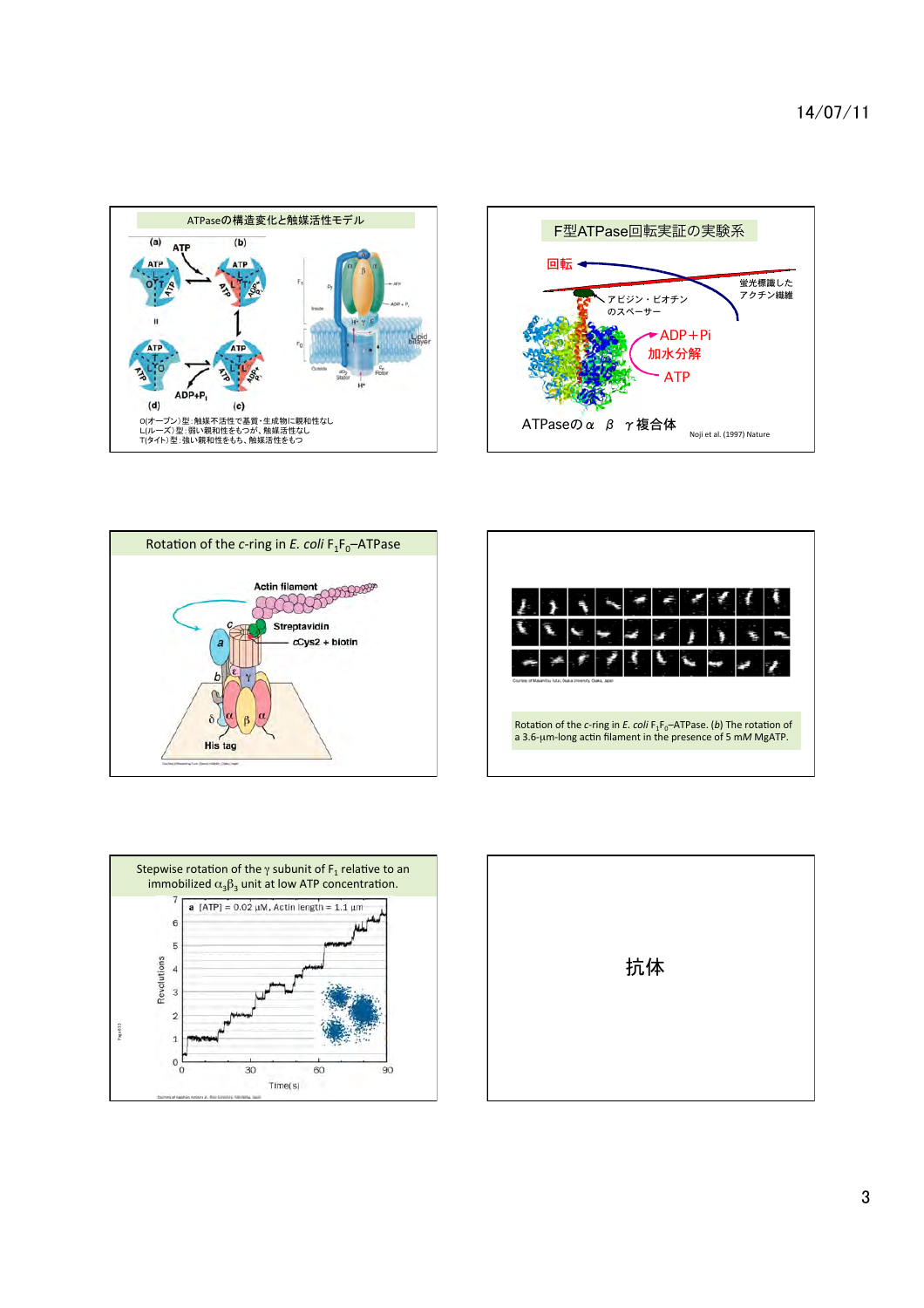14/07/11









| <b>Table</b><br>Class | <b>Classes of Human Immunoglobulins</b> |                       |                                                                                                  |                               |  |  |  |
|-----------------------|-----------------------------------------|-----------------------|--------------------------------------------------------------------------------------------------|-------------------------------|--|--|--|
|                       | Heavy<br>Chain                          | Light<br>Chain        | <b>Subunit Structure</b>                                                                         | <b>Molecular</b><br>Mass (kD) |  |  |  |
| <b>IqA</b>            | $\alpha$                                | <b>K OF A</b>         | $(\alpha_2 \kappa_2)_{\alpha} J^{\alpha}$ or $(\alpha_2 \lambda_2)_{\alpha} J^{\alpha}$          | 360-720                       |  |  |  |
| lgD                   | 8                                       | k or A                | $\delta_2$ <sub>K<sub>2</sub></sub> or $\delta_2 \lambda_2$                                      | 160                           |  |  |  |
| lgE                   | ε                                       | <b>K</b> or $\lambda$ | $E_2K_2$ or $E_2\lambda_2$                                                                       | 190                           |  |  |  |
| lgG <sup>b</sup>      | v                                       | <b>K</b> or $\lambda$ | $\gamma_2$ <sub>K<sub>2</sub></sub> or $\gamma_2\lambda_2$                                       | 150                           |  |  |  |
| lgM                   | μ                                       | κ or λ                | $(\mu_2 \kappa_2)$ <sub>2</sub> ) or $(\mu_2 \lambda_2)$ <sub>5</sub> )                          | 950                           |  |  |  |
| $n = 1, 2$ or 3.      |                                         |                       |                                                                                                  |                               |  |  |  |
|                       |                                         |                       | <sup>b</sup> lgG has four subclasses, IgG1, IgG2, IgG3, and IgG4, which differ in their y chains |                               |  |  |  |